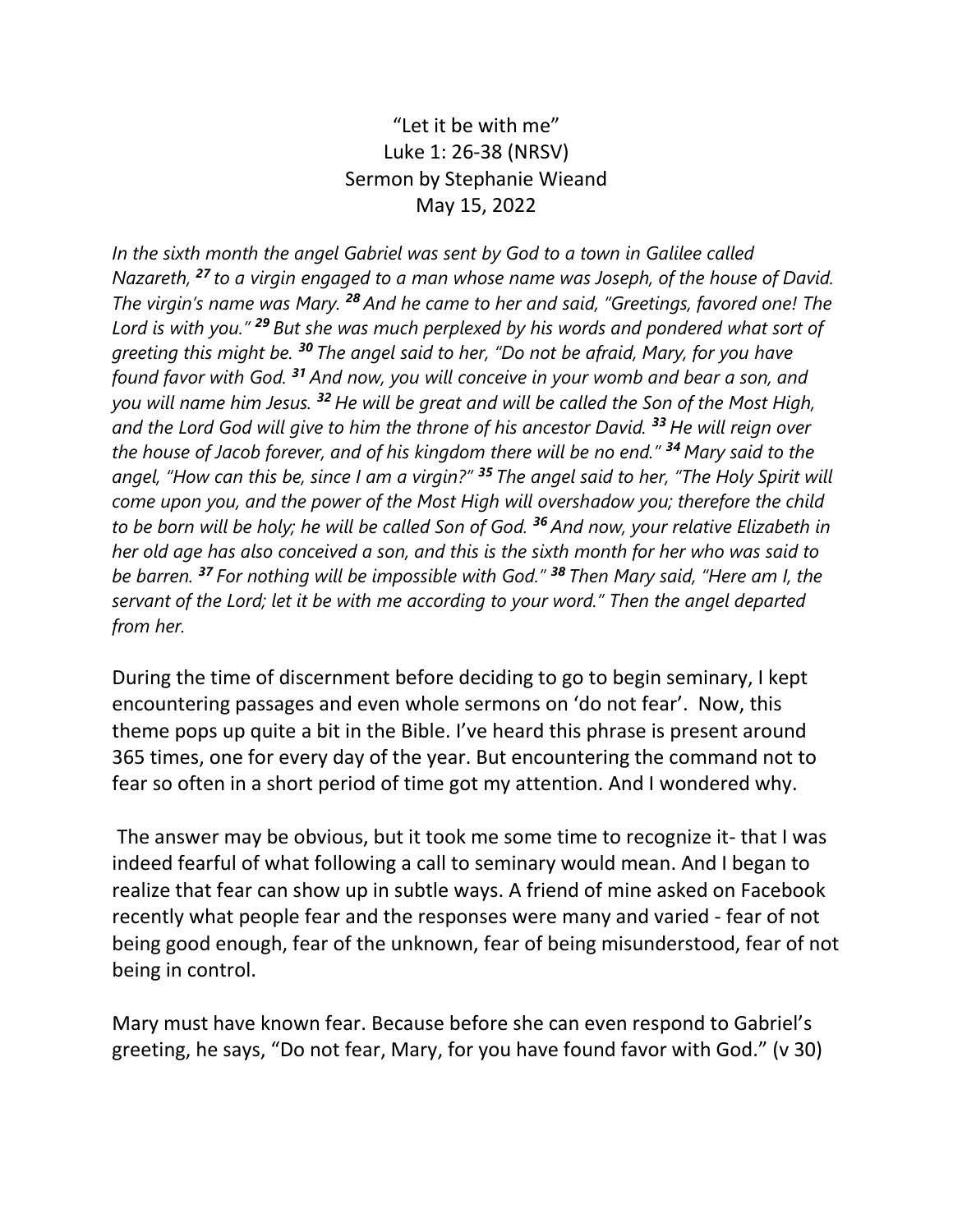Now as readers of this story it is easy to assume that Mary has found favor because she is extra special! She must already be a step ahead of the rest of us, a faithful servant, a devout person. But I'm guessing that is not how *she* felt about it. I'm guessing she might have been thinking, Who me? You must have the wrong person.

We don't know much about Mary before she is told that she will be the mother of God. Here's what we do know: she was a young woman, probably around 13-15 years old, much closer in age to my daughter than to me. She lived in a small town called Nazareth, and she was engaged to Joseph. Being female and unmarried, she did not have power in those days or even much of a voice in the patriarchal culture in which she lived.

And yet, in the words of Nadia-Bolz Weber,

 $\overline{a}$ 

"Mary trusted the word from the angel, telling her that she was favored. And maybe that *trust* is what made her favored. I don't know the details of her life, but I like to think that she was a *normal* girl with all the struggles and inconsistencies that come with being a normal girl. Maybe the really outrageous act of faith on Mary's part was trusting that she had found favor with God." Nadia concludes by saying, "Mary is what it looks like to believe *that we already are* who God says we are."<sup>1</sup>

Now Mary does ask a question first: How can this be, since I am a virgin? We could insert all kinds of ways we imagine that we fall short or that God's call doesn't seem possible for *us*- How can this be, since I am… too old, too young, too wealthy, too poor, too broken, too anything….

But we see God working through all kinds of unlikely people in the Bible- not just the faithful or the righteous- in fact, often especially not them. Consider Simon Peter, just a few chapters later in Luke, who falls down at Jesus feet, saying, "Go away from me, Lord, for I am a sinful man!" Jesus' response? "Do not be afraid; from now on you will be catching people." (Luke 5:8-10) God has a way of seeing through to our fear when we might not even realize it is there. And Jesus does not seem the least bit concerned about Simon's 'sinful' nature, and let's be honestwe are all in the same boat!

<sup>1</sup> Nadia Bolz-Weber, *Accidental Saints: Finding God in All the Wrong People*, Reprint edition (New York: Convergent Books, 2016), 69-70.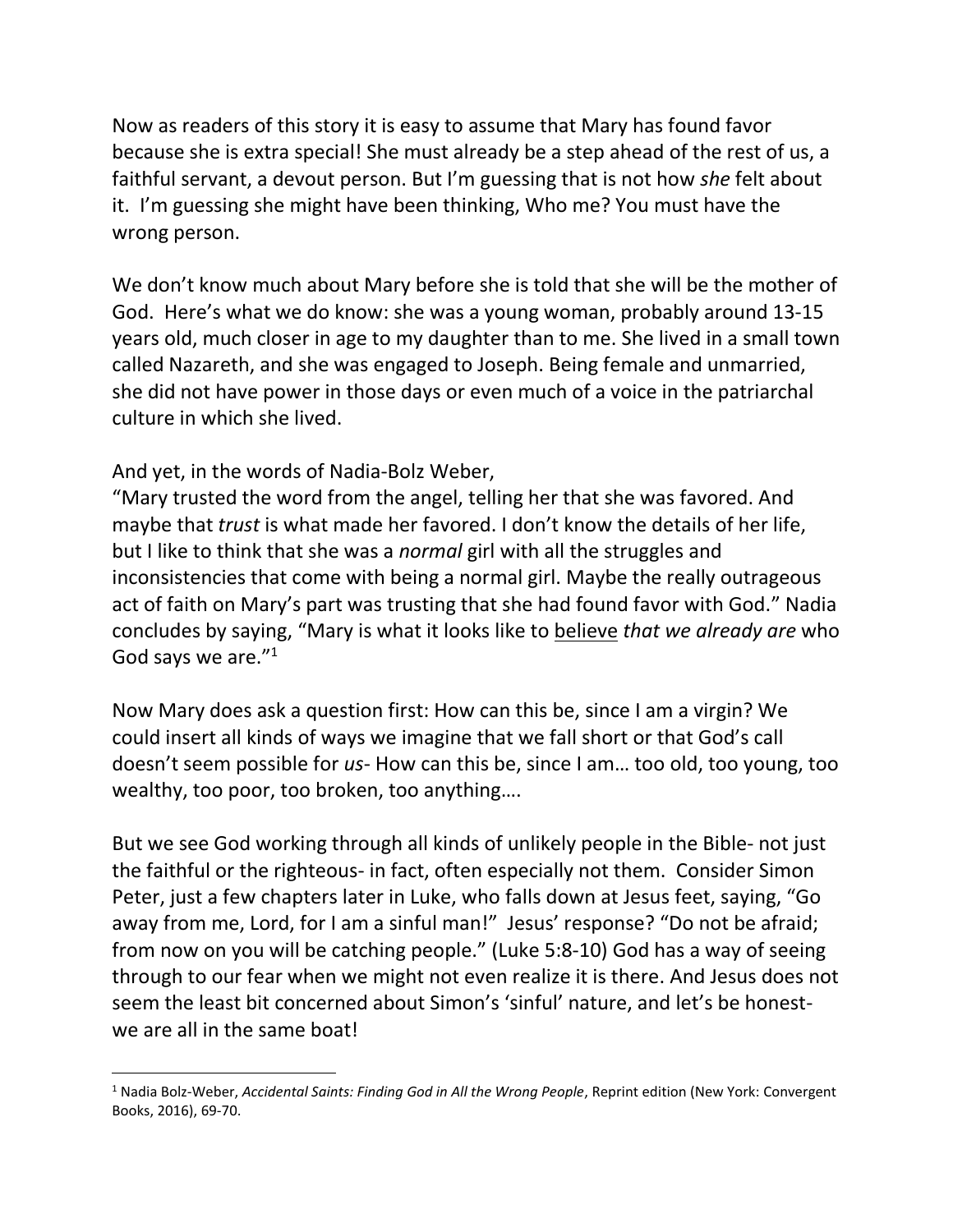Or consider Moses, who asked, "Who am I that I should go?" But again, God doesn't really answer the question directly. God doesn't describe Moses' attributes that make him the perfect fit for this mission, nor does he look for explanations about his past. God simply replies, "I will be with you." I could go on and on with examples of seemingly unlikely and unqualified people in the Bible who God works through.

So maybe what makes us worthy has nothing to do with what we have done to deserve it. It has everything to do with the God who created us and the God who calls us favored. When we recognize this fullness of God in us and for us, THEN maybe we can see past our fear and have the courage and the peace to respond as Mary did.

A second thing I notice early on in our passage, is the angel's proclamation that the Lord is WITH Mary. This was also God's consolation for Moses, "I will be with you" (Exodus 3:12). Listen to these familiar words from Isaiah 43:1-2,

"Do not fear, for I have redeemed you;

I have called you by name, you are mine."

Here again we see how God has named us and claimed us and therefore we are not to fear. The verse continues:

"When you pass through the waters, *I will be with you*; And through the rivers, they shall not overwhelm you; When you walk through fire you shall not be burned, and the flame shall not consume you."

It is striking to me that God says WHEN… you face challenges… I will be with you. When you pass through the waters, when you walk through fire. We can expect there to be struggles and suffering in our lives *and also* in following God's call for us.

I remember when Micah and Adelyn were dedicated here at Berkey. One of the questions often included in a child dedication is this: "Do you promise to gladly surrender your child to the ministry God has in mind for him/her, even if it might involve going to the ends of the earth?" No, I did not want to promise that. I thought it was a little dramatic, so we took that last part out. Yes, we promise to surrender our children to the ministry God has in mind, BUT… not to the ends of the earth. Or another example, Yes, I will accept a call to seminary, BUT I don't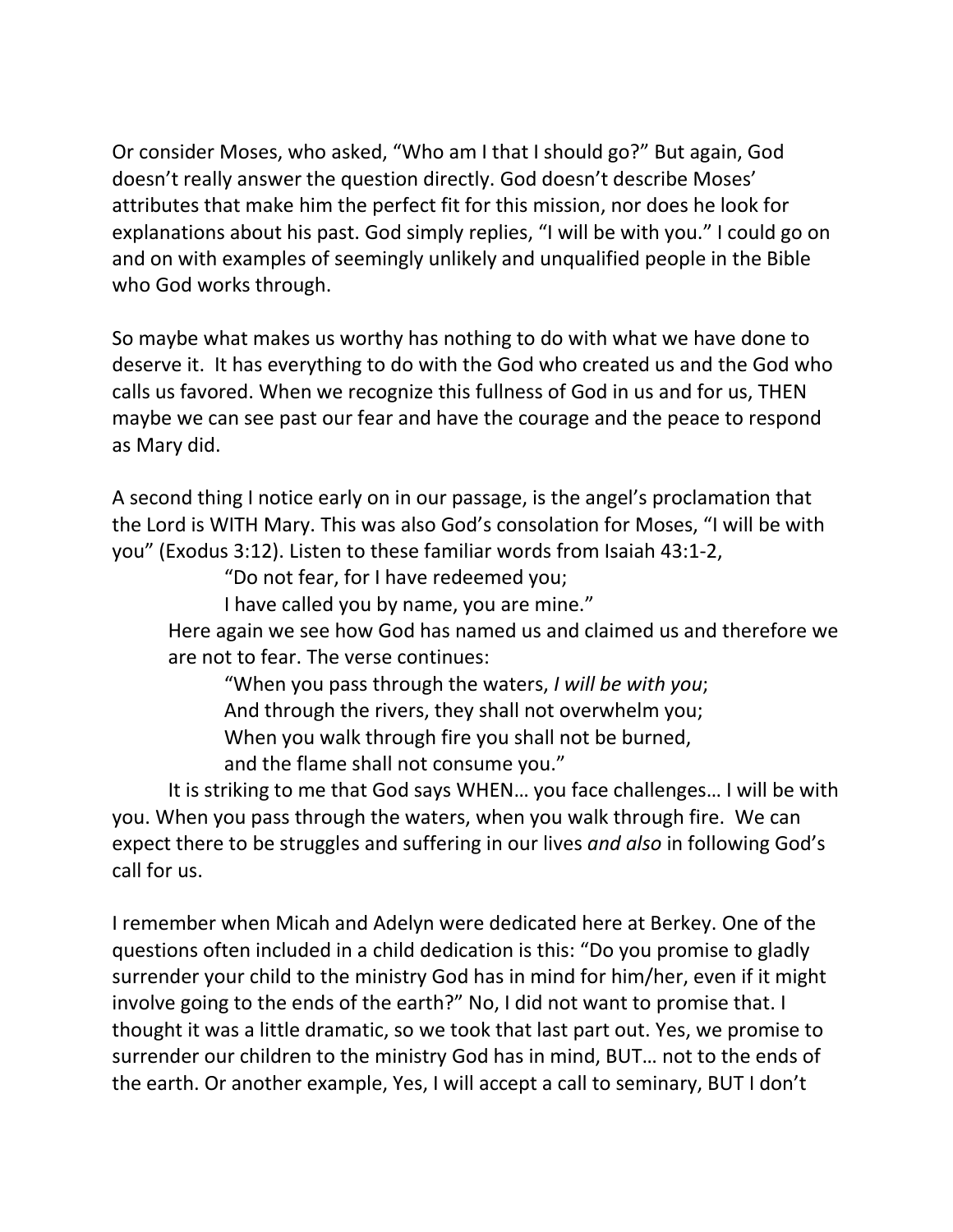know that I'm going to be a pastor. I have so often had stipulations and limits on my trust in God. And you know, God still works with that, but part of what is amazing about Mary's response is that she doesn't put any conditions on her consent. She trusts God fully. She submits her life, fully.

If we zoom out and look at the bigger story, we see that Mary, too, would face many hard times after this- from fleeing her home to protect her child when he was young, to the moment when she could protect him no longer. God does not offer that these hardships will be removed. But in whatever we face, God promises *to be with us*.

On the last day of my internship class a few weeks ago, we reflected on the call of Moses. I was struck with the question, "Who am I that I should go" because I have asked it many times. Who am I to do this work? But the most amazing part is how God has indeed been WITH ME. I have experienced that. When reflecting back, especially when I was pushed out of my comfort zone and doing something new that felt difficult or scary, I can see that God was with me- in moments of courage and a sense of peace and through others who have accompanied me on my journey.

When has God been with you? What if we were to share our stories of God with us and collect them together in community? What would we learn? What might we come to *know*?

Julian Janes was a psychology professor at Princeton. He did some interesting research on different ways of knowing throughout history and its impact on our collective sense of God. He suggests that since the Enlightenment and scientific revolution, thereabouts, we have moved decidedly toward left-brain knowing that is based in empirical science. But people used to rely more heavily on right-brain knowledge and would even expect "to experience revelations, intuitions, and perceptions of the presence, nature, and meaning of God."<sup>2</sup>

He concludes that we are no longer conditioned to look for or trust these moments- moments that can hardly be understood outside of "divine illumination". So, we name these experiences less and less, for ourselves or

 $\overline{a}$ 

<sup>2</sup> J. Harold Ellens, *Understanding Religious Experiences: What the Bible Says about Spirituality*, Psychology, Religion, and Spirituality (Westport, Conn: Praeger, 2008), 107-108.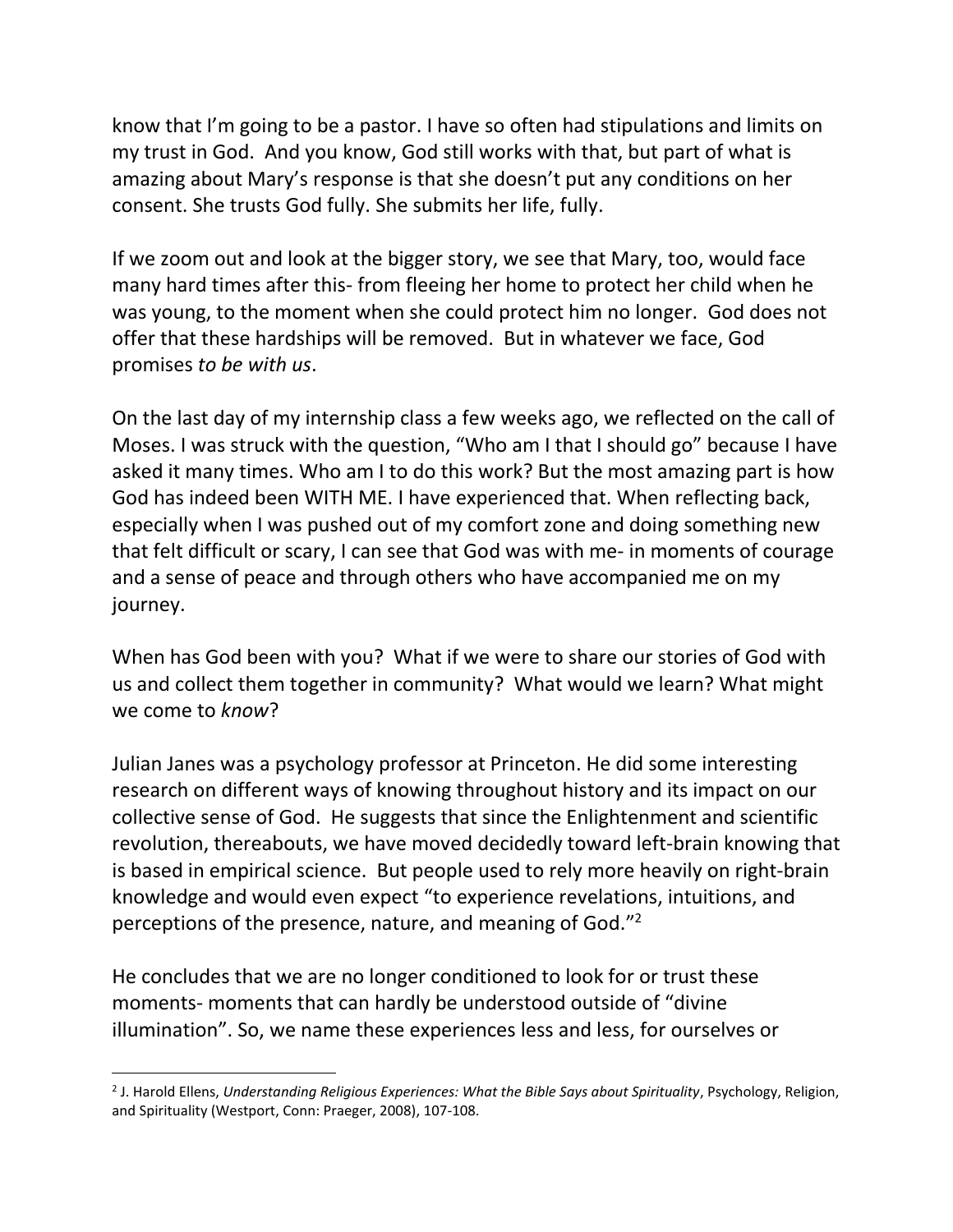others. But in not naming these experiences, or at least being curious about them, we can "lose our collective awareness of the intensity with which the divine spirit is always present to us."<sup>3</sup> Does this seem true to you? A sense of resistance to sharing these personal, unexplainable experiences? Do we even notice them? What is at stake here?

Mary was attentive to God's presence in the form of an angel. And in the story as soon as she offers her consent, the angel departs from her. Gone. Was this even real? These thin spaces, or moments of convergence can be like that- fleeting almost, easy to miss. What must Mary have been thinking or feeling in that moment?

Now at this point in the story, my Bible inserts a break and it's tempting to stop here. Mary has been visited by an angel and she offers her full consent to God. This is an amazing story. But I love what comes next- Mary goes "with haste" to visit her relative Elizabeth. I can imagine her questions, likely her worries, and certainly her desire to share- you will not BELIEVE what has happened to me!!

Listen to these words from Luke 1, verses 39-42:

*<sup>39</sup> In those days Mary set out and went with haste to a Judean town in the hill country, <sup>40</sup> where she entered the house of Zechariah and greeted Elizabeth. <sup>41</sup> When Elizabeth heard Mary's greeting, the child leaped in her womb. And Elizabeth was filled with the Holy Spirit <sup>42</sup> and exclaimed with a loud cry, "Blessed are you among women, and blessed is the fruit of your womb."*

In going to Elizabeth, Mary invites a witness into her story, someone who might just believe her. Someone who might just have a worldview and a faith that has space for the indescribable, the unbelievable. Someone who might reflect back to her, "Yes. I believe God is indeed at work in your life through these things."

And it is immediately following Elizabeth's words that Mary breaks into her song of praise, the Magnificat. It seems as if it is in their sharing together about what God is doing, that Mary is moved to proclaim this good news in song.

 $\overline{a}$ 

<sup>3</sup> Ellens.